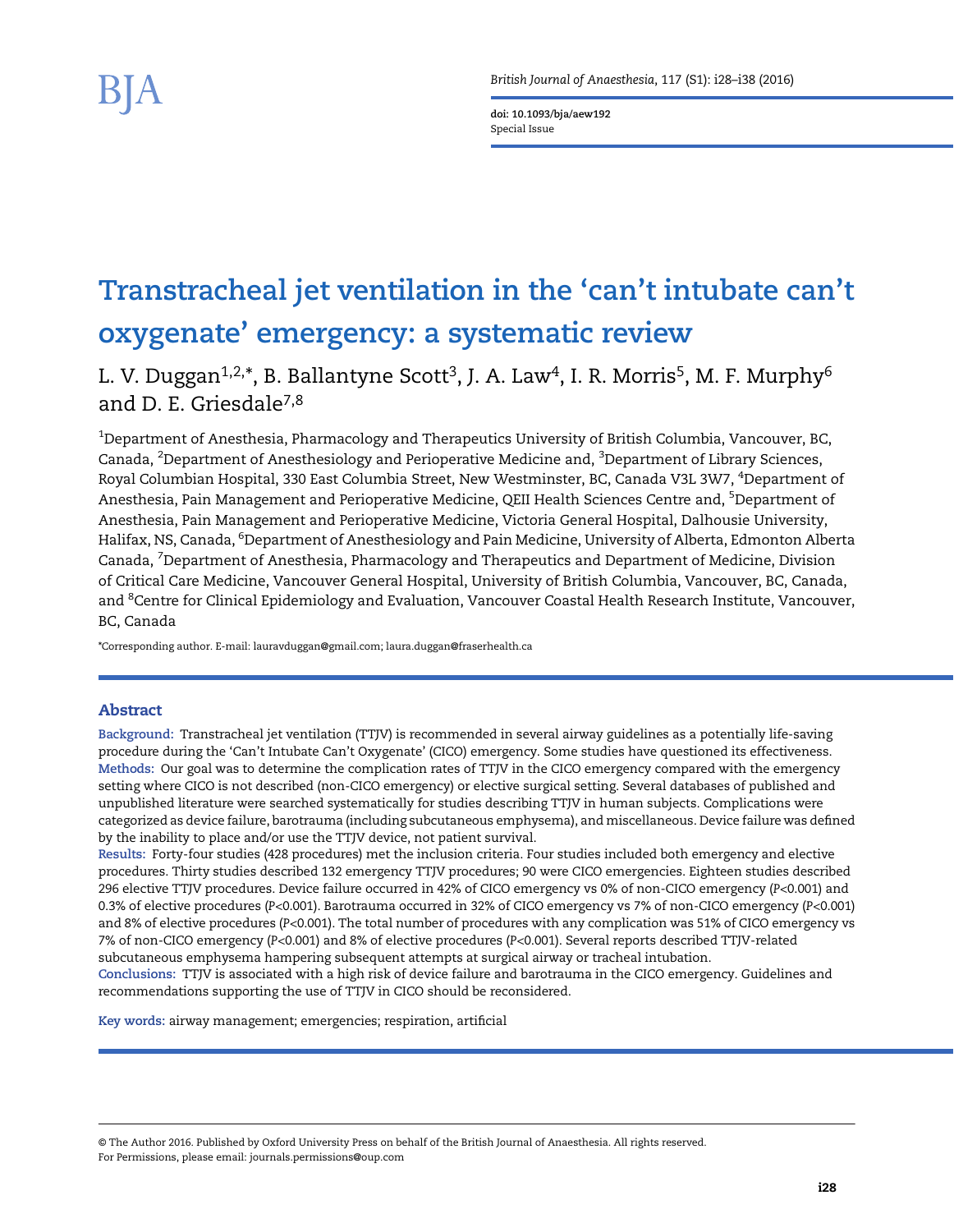Transtracheal jet ventilation (TTJV) is the introduction of pressurized oxygen usually through a narrow-bore cannula cricothyroidotomy. 'Narrow-bore cannula' has been variously defined as  $<$ 4 mm<sup>1</sup> (10 gauge), or  $<$ [2](#page-7-0) mm<sup>2</sup> (14 gauge). While TTJV is sometimes used during elective head and neck procedures, it has also been advocated as a rescue procedure during emergency airway management. Current Difficult Airway Society (DAS) guidelines recommend scalpel cricothyroidotomy as the favored technique in the 'Can't Intubate, Can't Oxygenate' (CICO) scenario. Notwithstanding, TTJV through a narrow-bore cannula cricothyroidotomy is also included in the DAS CICO recommendations, but limited to clinicians experienced with this technique in their routine clinical practice. $1$  This recommendation is similar to the Canadian guidelines.<sup>[3](#page-7-0)</sup> The DAS paediatric CICO guidelines include TTJV as an option in children one to eight yr old. $4$  The ASA has published difficult airway guidelines over three dec- $ades<sup>5-7</sup>$  $ades<sup>5-7</sup>$  $ades<sup>5-7</sup>$  $ades<sup>5-7</sup>$  $ades<sup>5-7</sup>$  and includes TTJV as an option during a CICO emergency. TTJV for the CICO emergency is advocated in Australia<sup>[8](#page-8-0)</sup> and is mentioned as an option in airway guidelines from Germany<sup>[9](#page-8-0)</sup> and Italy.[10](#page-8-0)

Some studies have suggested a high incidence of failure and barotrauma with the use of TTJV. $2$  <sup>11</sup> The National Audit Project  $4<sup>2</sup>$  reported 12 failures in the 19 attempts at narrow-bore cannula cricothyroidotomy with jet ventilation. In a review of airwayrelated malpractice claims that had reached legal settlement and were registered in the Anaesthesia Closed Claims Project, $11$ Peterson reported that of the nine TTJV procedures performed during CICO emergencies, eight were complicated by barotrauma and all had poor outcomes.

Despite its inclusion in many published airway guidelines to manage the CICO emergency, the benefit of TTJV is unclear. Given this uncertainty we performed a systematic review of its use in clinical practice. Our primary goal was to determine the complication rates of TTJV use in the CICO emergency setting and compare them with the complication rates of those occurring in the emergency setting, where CICO is not described (the non-CICO emergency) and the elective surgical settings. Complications were categorized as device (thus technique) failure, occurrence of barotrauma including subcutaneous emphysema, or miscellaneous (e.g., cardiovascular collapse or bleeding). Device failure was defined by the inability to place and/or use the TTJV device and not by patient survival.

## **Methods**

This study was registered with the International Prospective Register of Systematic Reviews February 16, 2015 (Registration #CRD42015016605) and conducted following the Preferred Reporting Items for Systematic review and Meta-Analysis (PRISMA) statement. $12$ 

#### Search strategy

We searched the following databases: Medline (1946 - March 2016), EMBASE (1974-March 2016), Cochrane Database of Systematic Reviews, ACP Journal Club, Database of Abstracts of Reviews of Effects, Cochrane Central Register of Controlled Trials, Cochrane Methodology Register, Health Technology Assessment, and the NHS Economic Evaluation Database. Searches were conducted on March 10th 2015 and repeated on August 28th, December 17th 2015, and March 30th 2016.

Search strategies were constructed separately for each source, based on the search interface and a balance of search sensitivity and specificity. The keywords 'transtracheal', 'trans-tracheal',

'cricothyrotomy', and 'cricothyroidotomy' were used for the Cochrane suite of databases and the unpublished literature searches. The keywords 'airway management', 'oxygenat\*', and 'ventilat\*' were added to the Medline and EMBASE search strategies, along with the subject headings 'airway management' (MeSH) and 'respiration control' (EMTREE) in order to increase search specificity in these databases. The Cochrane and unpublished literature search strategy mirrored the Medline/EMBASE search strategy as closely as possible, by capturing the transtracheal/cricothyrotomy aspect without further limiting the search results. The Cochrane/unpublished literature search strategy has greater sensitivity than the Medline/EMBASE search strategy, without sacrificing the original design and intent for this systematic review. The full search strategies can be found in Appendix 1. Bibliographies from narrative reviews were hand searched for further potential articles.

#### Unpublished literature

The unpublished literature was searched in the conference abstracts indexed by EMBASE from 1974 to March 2016 (which included the International Anaesthesia Research Society conference abstracts), and through the conference websites, conference journals or personal communication with conference organizers (see Acknowledgements Section) of the inaugural 2015 World Airway Management Meeting, ASA (2000-March 2016), the Canadian Anesthesiologists' Society (2007-March 2016), the Society for Airway Management (2005; 2007-March 2016) and the Difficult Airway Society (2012–2014). Although the last ten yr of society abstracts were requested from these societies, only certain yr were available. The Anaesthesia Closed Claims Project was also searched by written data request to the project administrator. Clinical leaders in the field of airway management were also contacted for abstracts from the above-listed meetings, further documented patients that may not have appeared in either published or unpublished scientific sources, or for clarification of details regarding their publications (see Acknowledgement Section).

#### Study selection

Independently and in duplicate, two authors reviewed all abstracts. A third author arbitrated disagreements. We included any study that reported at least one human subject of any age undergoing elective or emergency TTJV. As this systematic review is focused on TTJV use in clinical practice, animal, cadaver, mannequin, and lung-modeling studies were excluded. Animal models were excluded because their differing laryngeal and sub-laryngeal anatomy could impact success and complications of TTJV, in both simulated CICO and non-CICO scenarios, compared with humans. Cadaver studies, in both simulated CICO and non-CICO scenarios, were also excluded as many of our study parameters (e.g., occurrence of barotrauma, cardiovascular collapse or bleeding) would not be apparent in such a model. Also excluded were studies examining high-frequency jet ventilation, as this technique is not part of any published airway guideline. Articles were limited to those published in English or French.

#### Data extraction

We abstracted the following data from the included studies: emergency or elective TTJV, patient characteristics, catheter type, ventilation device and strategy, oxygen-driving pressure and complications. Emergency TTJV was further subdivided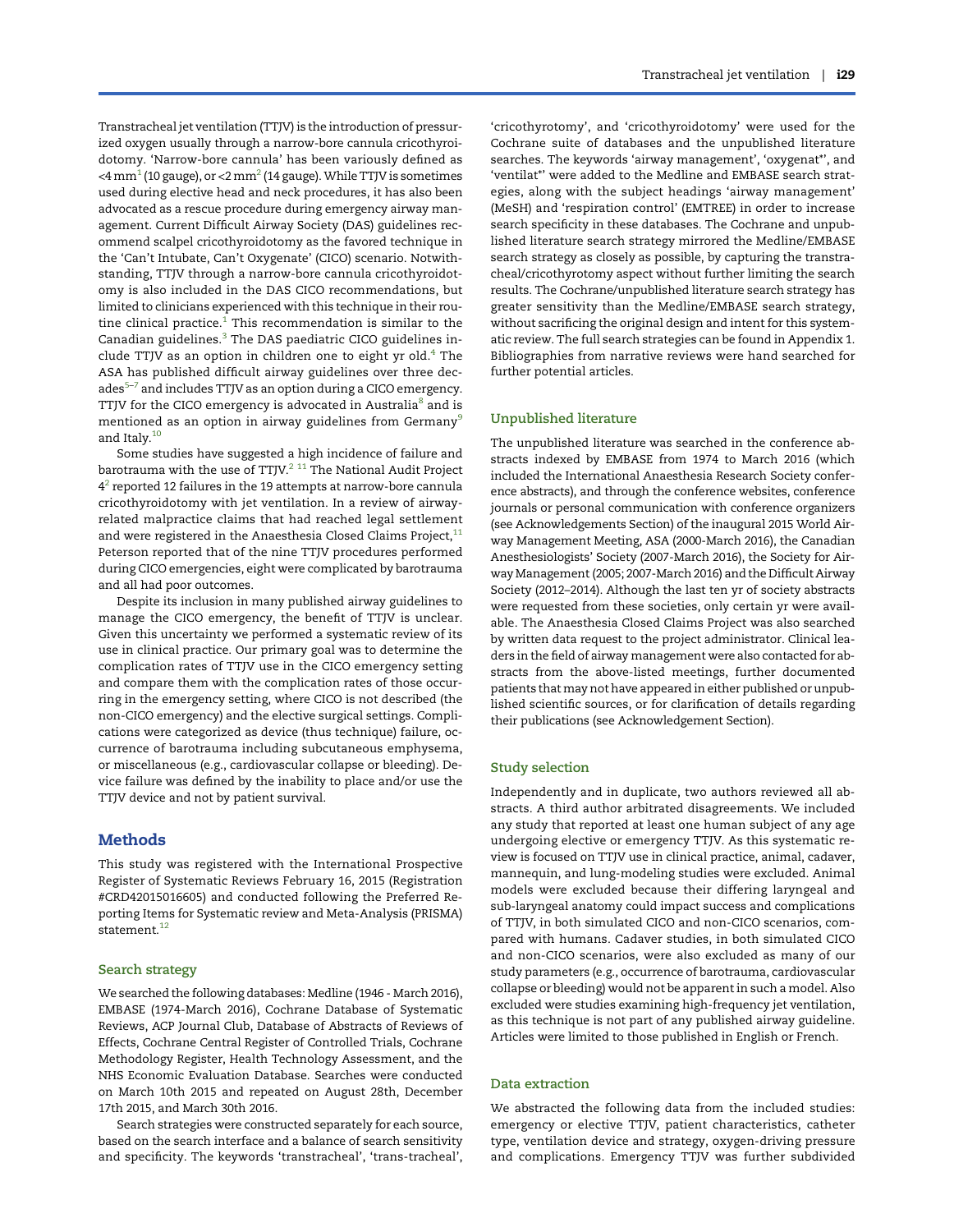into studies describing a CICO emergency, and those where emergency TTJV use occurred without CICO being described.

Complications abstracted included device failure, barotrauma, or other miscellaneous complication(s). Device failure was defined as the failure to place the device in the airway, dislodgment of the cannula from the airway, kinking or breaking of the cannula, or dislodgement of the cannula hub from the oxygenation device.<sup>2</sup> Other complications were categorized as barotrauma of any type (e.g. pneumothorax, pneumomediastinum, subcutaneous emphysema) or other miscellaneous recorded complications (e.g. cardiovascular collapse or bleeding). The total number of procedures with one or more complication was also recorded.

#### Data synthesis and analyses

We compared the proportion of procedures where the TTJV device failed or complications were described (e.g. barotrauma or not barotrauma) in each of the following three groups: TTJV in CICO emergencies, TTJV in non-CICO emergencies and TTJV use in elective surgery. These groups were compared using Fisher's exact test; a difference between groups of P<0.05 defined significance.

## Results

Database searching yielded 959 articles. In addition to 15 duplicate citations, 729 articles were excluded on initial abstract screening. From the unpublished literature, nine studies were

identified.<sup>[2](#page-7-0) [13](#page-8-0)-[19](#page-8-0)</sup> In total, 239 studies underwent full text review and 192 were subsequently excluded. Three studies that initially met inclusion criteria were excluded on more detailed review.[20](#page-8-0)–[22](#page-8-0) Smith's 1976 study<sup>22</sup> included the identical number of procedures and clinical details as that of his 1975 study, $^{23}$  which was included. In two studies by Jacobs,  $^{20}$   $^{21}$  TTJV was performed on terminally ill patients with no described indication and no reporting of ethics board approval, therefore these studies were excluded. In total, from both unpublished and published literature, 44 studies (428 procedures) met inclusion criteria (Fig. 1).

Four studies described both elective and emergency procedures, $23-26$  $23-26$  therefore the number of studies in each category are not additive. Emergency TTJV was described in 30 studies<sup>[2](#page-7-0) [11 13](#page-8-0)-19</sup> 23-[43](#page-8-0) totaling 132 procedures. Of the 30 emergency studies, two studies $^{23}$   $^{26}$ included procedures for both CICO and non-CICO indications, therefore the number of studies in each group are not additive. Twenty-three studies<sup>[2](#page-7-0) [11 13](#page-8-0)–[15 17](#page-8-0)–[19 23](#page-8-0)–[26 33](#page-8-0)–[43](#page-8-0)</sup> (90 procedures) described CICO as the indication for emergency TTJV (Table [1\)](#page-3-0). Nine of the emer-gency TTJV studies<sup>16 23 26–[32](#page-8-0)</sup> (42 procedures) did not describe CICO as the indication for TTJV (Table [2\)](#page-5-0). TTJV in elective surgery was-described in 18 studies<sup>[23](#page-8-0)–26</sup>  $44-57$  $44-57$  totaling 296 procedures (Table [3](#page-6-0)).

In the 23 studies describing 90 TTJV procedures in CICO emergencies (Table [1\)](#page-3-0), device failure was recorded in 38 (42%), barotrauma occurred in 29 (32%), and miscellaneous complications in 8 (9%). The total number of procedures with one or more complication was 46 (51%). Sixty (67%) of the 90 CICO emergency pro-cedures were found in four<sup>[2](#page-7-0) [11 13 43](#page-8-0)</sup> of the 23 retrieved studies.

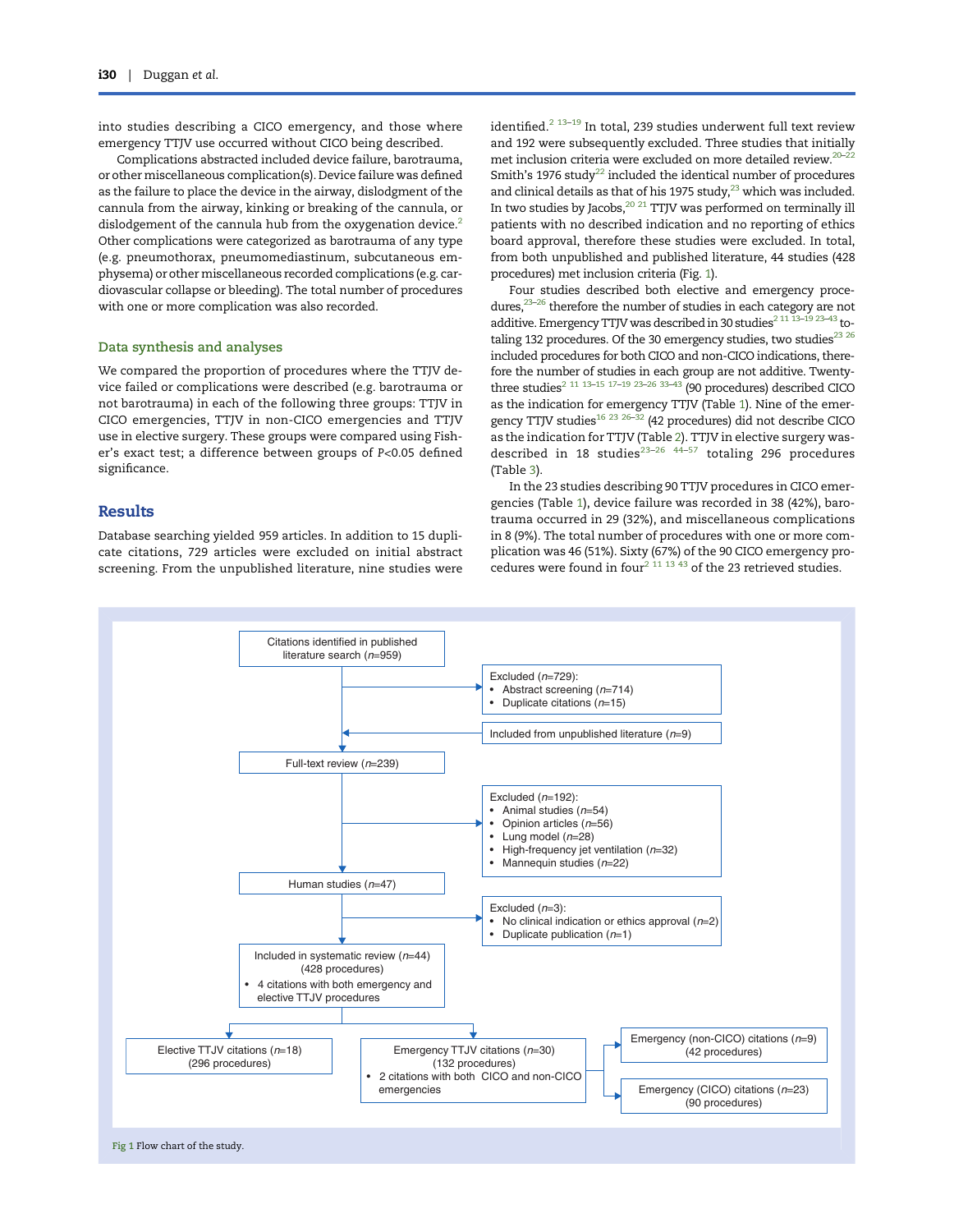| Author, Yr (no. of procedures)                                    | <b>Clinical Circumstances</b>                                      | Age, Gender           | Cannula size,<br>Type      | Oxygenation: Oxygen pressure<br>kPa/psi, jets/min        | Complications (#)                                                            |
|-------------------------------------------------------------------|--------------------------------------------------------------------|-----------------------|----------------------------|----------------------------------------------------------|------------------------------------------------------------------------------|
| Patel, 1999 <sup>44</sup> (29)                                    | Intensive care patients, no<br>other details                       | 49-82 M               | 12 g, 14 g                 | 340 kPa/50 psi, 12-20 jets/min                           | Device failure (6)<br>Barotrauma (4)                                         |
| NAP 4 <sup>2</sup> (19)                                           | No details                                                         | No details            | No details                 | No settings stated                                       | Device failure (12)<br>Barotrauma (6)<br>Difficult tracheal intubation (1)   |
| Peterson, 2005 <sup>11</sup> (9)                                  | No details                                                         | No details            | No details                 | No settings stated                                       | Device failure (8)<br>Barotrauma (8)                                         |
| Benumof, 1989 <sup>35</sup> (5)                                   | Extubation failure, Elective<br>ENT elective, Caesarean<br>section | 34-66, M&F            | 14 g                       | 'Unregulated wall pressure',<br>no other settings stated | None                                                                         |
| Parmet, 1998 <sup>43</sup> (3)                                    | No details                                                         | No details            | 14 <sub>g</sub>            | 340 kPa/50 psi, no other settings stated                 | Device failure (2)<br>Barotrauma (2)<br>Cardiac arrest (1)                   |
| Weymuller, 1987 <sup>26</sup> (3)                                 | Angioedema, ENT, Extubation<br>failure                             | Incomplete<br>details | 16 <sub>g</sub>            | 340 kPa /50 psi, 40 jets/min                             | Device failure (1)<br>Barotrauma (1)                                         |
| Unpublished Anesthesia Closed<br>Claims Project <sup>13</sup> (3) | No details                                                         | No details            | No details                 | No settings stated                                       | Device failure (3)<br>Barotrauma (2)<br>Difficult surgical airway (1)        |
| Koch, 1990 <sup>40</sup> (2)                                      | Extubation failure                                                 | 19 M, 34 F            | No details                 | No settings stated                                       | None                                                                         |
| Metz, 1996 <sup>41</sup> (2)                                      | Cardiac surgery, Transplant                                        | 1.72 M                | 14 <sub>g</sub>            | N/A                                                      | Device failure (2)                                                           |
|                                                                   | surgery                                                            | 2.48 M                |                            | Equipment failure                                        |                                                                              |
| Smith, 1975 <sup>23</sup> (2)                                     | ${\rm ENT}$                                                        | 66 M, 58 M            | 14 g                       | 340 kPa /50 psi, 'intermittent' jets                     | Barotrauma (2)<br>Difficult surgical airway (1)<br>Carotid puncture (1)      |
| Augoustides, 2007 <sup>34</sup> (1)                               | Post-CEA haematoma                                                 | 78 M                  | 16 <sub>g</sub>            | Anaesthesia flush valve- no other<br>settings stated     | None                                                                         |
| Boughezala, 1997 <sup>36</sup> (1)                                | Oesophageal dilation                                               | 56 M                  | 14 g                       | Manual jet ventilator, no settings<br>stated             | None                                                                         |
| Bourreli, 1984 <sup>37</sup> (1)                                  | <b>ENT</b>                                                         | 62 F                  | 14 <sub>g</sub>            | 410 kPa/60 psi, 12 jets/min                              | Barotrauma (1)                                                               |
| Bowdle, 1987 <sup>38</sup> (1)                                    | ENT                                                                | 60 M                  | 14 <sub>g</sub>            | 340 kPa /50 psi, no other settings stated                | Tracheostomy site fire including<br>TTJV catheter (1)                        |
| Christodoulides, $2014^{17}$ (1)                                  | Sepsis, hypoxia                                                    | 2 M                   | No details                 | Manual jet ventilator, no settings<br>stated             | None                                                                         |
| Divatia, $2002^{39}$ (1)                                          | Extubation failure                                                 | 66 F                  | 14 <sub>g</sub>            | 270 kPa/40 psi, 10-12 jets/min                           | None                                                                         |
| McLeod, 2005 <sup>25</sup> (1)                                    | <b>ENT</b>                                                         | 64 M                  | 14 g VBM©                  | 100 kPa/15 psi, 30 jets/min                              | None                                                                         |
| Mesbah, 2013 <sup>18</sup> (1)                                    | Supraglottic mass                                                  | 62 M                  | Quicktrach <sup>®</sup> II | 'High flow jet ventilation', no other<br>settings stated | Device failure (1)<br>Barotrauma (1)                                         |
| Newlands, 1996 <sup>42</sup> (1)                                  | <b>ENT</b>                                                         | 42 F                  | 14 <sub>g</sub>            | 340 kPa/50 psi, no other settings stated                 | Device failure (1)<br>Barotrauma (1)<br>Cervical vertebral osteomyelitis (1) |

<span id="page-3-0"></span>Table 1 TTJV use in CICO emergencies. ENT, otolaryngology surgery; M, male F, female; g, gauge; kPa, kilopascals; psi, pounds per square inch

Continued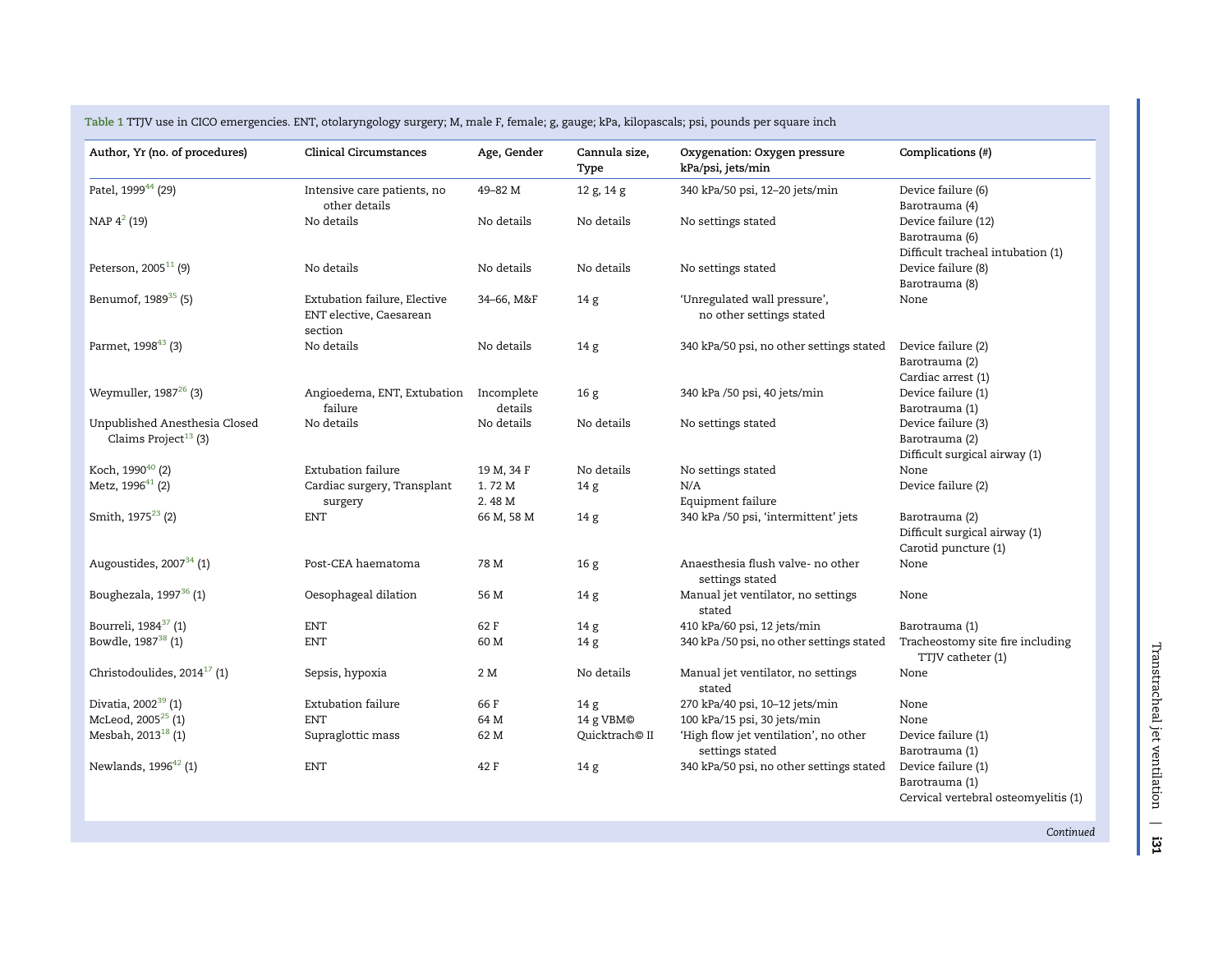Falls 1 Captures

| Table 1 Continued                                                                                                       |                                                        |                        |                                  |                                                                                                   |                                                                                                                                                          |
|-------------------------------------------------------------------------------------------------------------------------|--------------------------------------------------------|------------------------|----------------------------------|---------------------------------------------------------------------------------------------------|----------------------------------------------------------------------------------------------------------------------------------------------------------|
| Author, Yr (no. of procedures)                                                                                          | Clinical Circumstances                                 | Age, Gender            | Cannula size,<br>Type            | Oxygenation: Oxygen pressure<br>kPa/psi, jets/min                                                 | Complications (#)                                                                                                                                        |
| Western Australia Coroner's Report<br>Smith, 1974 <sup>24</sup> (1)<br>Prado, 2015 <sup>19</sup> (1)<br>$2001^{14}$ (1) | Foreign body in airway<br>Extubation failure<br>Dental | 68 M<br>39 M<br>ե<br>6 | 16 g Teflon©<br>14g VBM©<br>14 g | 340 kPa/50 psi, 'low frequency' jetting None<br>207 kPa/30 psi, 10 jets/min<br>No settings stated | Device failure (1)<br>None                                                                                                                               |
| Western Australia Coroner's Report<br>$2003^{15}$ (1)                                                                   | General surgery                                        | 31 F                   | 14 g                             | No settings stated                                                                                | Difficult surgical airway (1)<br>Device failure (1)<br>Barotrauma (1)                                                                                    |
| 90 patients<br>TOTAL:                                                                                                   |                                                        |                        |                                  |                                                                                                   | 4. Total number of procedures with<br>3. Misc. Complications 8 (9%)<br>any complication 46 (51%)<br>1. Device Failure 38 (42%)<br>2. Barotrauma 29 (32%) |
|                                                                                                                         |                                                        |                        |                                  |                                                                                                   |                                                                                                                                                          |

In the nine studies describing 42 TTJV procedures in non-CICO emergencies (Table [2\)](#page-5-0), no device failures were recorded, barotrauma occurred in three (7%) and miscellaneous complications in two (5%). The total number of procedures with one or more complication was three (7%).

In the 18 studies describing TTJV in 296 elective surgical procedures (Table [3\)](#page-6-0), device failure was recorded in one (0.3%), barotrauma in 23 (8%) and miscellaneous complications in three (1%). The total number of procedures with one or more complication was 24 (8%).

There was a marked heterogeneity<sup>[58](#page-9-0)</sup> in the technique of TTJV. Where documented, there was signi ficant variation in type and size of cannula, oxygenation source, driving pressure and jetting frequency in all three groups (Tables [1](#page-3-0) , [2](#page-5-0) and [3\)](#page-6-0). In some reports, emergency TTJV-associated subcutaneous emphysema obscured front-of-neck landmarks, hampering subsequent efforts at definitive surgical airway or tracheal intubation.<sup>[2](#page-7-0) [13 15 26](#page-8-0)</sup> This resulted in at least one death. $^{13}$  $^{13}$  $^{13}$ 

The proportion of complications in the three groups; emergency CICO, emergency non-CICO and elective surgery, were compared (Table [4\)](#page-6-0). A higher proportion of TTJV procedures were associated with device failure ( P<0.001), barotrauma ( P<0.001), miscellaneous complications ( P=0.001), and the occurrence of one or more complications (P<0.001) in the CICO emergency compared with the other two groups.

## **Discussion**

Our systematic review of TTJV revealed that this technique is used in both emergency and elective surgical situations, with the former being used in both CICO and non-CICO and emergencies. We demonstrated a higher proportion of device failure and barotrauma complications in the CICO emergency situation, compared with either the non-CICO emergency or elective surgical settings.

In this review, we found a marked heterogeneity in the tech-nique of TTJV.<sup>[58](#page-9-0)</sup> When described, we found that the pressure settings, transtracheal catheter type and size, ventilation device and ventilation strategy differed widely. This may be related to the varied equipment recommendations found in the literature. Forty-two excluded publications recommended various combi-nations of equipment for emergency TTJV as 'easy'<sup>[59 60](#page-9-0)</sup> 'sim-ple'<sup>[61](#page-9-0)–[63](#page-9-0)</sup> or 'reliable'<sup>[64](#page-9-0)</sup> but provided no evidence. The myriad of suggested homemade devices $65-72$  $65-72$  $65-72$  may have contributed to the high rate of device failure found in our review, as equipment is perhaps used for the first time in an emergency situation. Unproved suggestions continue to be published $61$  and presented.<sup>[73](#page-9-0)</sup> In an editorial criticizing this practice, Frerk and colleagues<sup>74</sup> observed 'No-one would expect a pilot to learn how to make an emergency landing in a aeroplane made out of cardboard boxes in a coffee room while their colleague pretended to be air traffi c control ' .

There are several possible explanations for the higher rate of complications in the emergency CICO situation. The inability to facemask ventilate or perform tracheal intubation is often associated with partial or complete upper airway obstruction. In this scenario, obstruction to exhalation may lead to breath stacking and barotrauma when TTJV is used. Even if a practitioner is experienced with TTJV in the elective setting, $1<sup>3</sup>$  this skill may not be generalizable to the CICO emergency.

In the largest case series in our systematic review of TTJV use, Patel<sup>44</sup> described 29 consecutive emergency TTJV procedures based on CICO emergencies, in a medical intensive care unit at a Veterans Affairs Hospital in the United States. By protocol, TTJV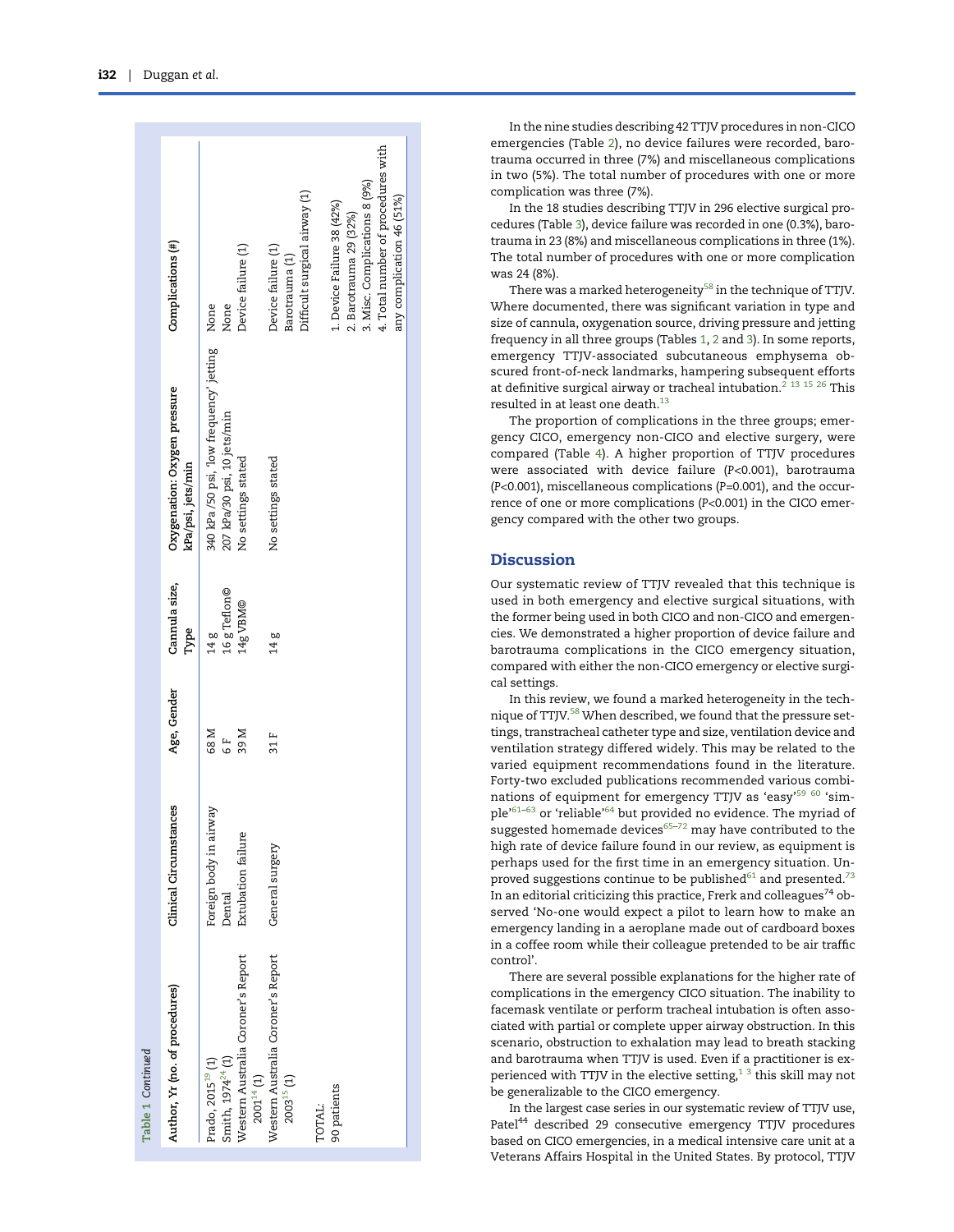| Reference (no. of<br>procedures)   | <b>Clinical Circumstances</b>                    | Age, Gender                                       | Cannula size, Type                               | Oxygenation: Oxygen pressure<br>(kPa/psi), jets/min | Complications (#)                                                         |
|------------------------------------|--------------------------------------------------|---------------------------------------------------|--------------------------------------------------|-----------------------------------------------------|---------------------------------------------------------------------------|
| Smith 1975 <sup>23</sup> (26)      | Respiratory distress                             | 13-65 M, details for all<br>patients not included | 14 <sub>g</sub>                                  | 340 kPa/50 psi, no other<br>settings stated         | Barotrauma (1)                                                            |
| Weymuller $1987^{26}$ (7)          | 7 various emergencies                            | Incomplete details                                | 16g                                              | 340 kPa/50 psi, 40 jets/min                         | Barotrauma (1)<br>Difficult tracheal intubation<br>as a result of SCE (1) |
| Chandradeva 2005 <sup>29</sup> (2) | Upper airway infection                           | 54 M, 54 F                                        | 14 g VBM©                                        | 300 kPa/44 psi, no other<br>settings stated         | None                                                                      |
| McHugh $2007^{32}$ (2)             | Cervical spine fracture, trauma                  | 54 M, 26 M                                        | 16g                                              | 340 kPa/50 psi, 14-16 jets/min                      | None                                                                      |
| Baraka 1993 <sup>28</sup> (1)      | Angioneurotic oedema                             | 26 M                                              | 16g                                              | 340 kPa/50 psi, no other<br>settings stated         | None                                                                      |
| Eyrich $1992^{30}$ (1)             | Foreign body below vocal cords                   | 56 F                                              | 18 g followed by 14 g central<br>venous catheter | 170 kPa/25 psi, no other<br>settings stated         | None                                                                      |
| Guo 2011 $31$ (1)                  | Foreign body                                     | 15 M                                              | 13 g Ravussin©                                   | No settings stated                                  | None                                                                      |
| Love $2014^{16}$ (1)               | Respiratory distress from<br>unknown airway mass | 49 F                                              | No details stated                                | No settings stated                                  | None                                                                      |
| Wagner 1985 <sup>33</sup> (1)      | Foreign body                                     | 65 M                                              | 14 g                                             | 340 kPa/50 psi, 60 jets/min                         | Barotrauma (1)                                                            |
| TOTAL:                             |                                                  |                                                   |                                                  |                                                     | Haemoptysis (1)                                                           |
| 42 procedures                      |                                                  |                                                   |                                                  |                                                     | 1. Device Failure 0                                                       |
|                                    |                                                  |                                                   |                                                  |                                                     | 2. Barotrauma 3 (7%)                                                      |
|                                    |                                                  |                                                   |                                                  |                                                     | 3. Misc. Complications 2 (5%)                                             |
|                                    |                                                  |                                                   |                                                  |                                                     | 4. Total number of procedures                                             |
|                                    |                                                  |                                                   |                                                  |                                                     | with any complication 3 (7%)                                              |

<span id="page-5-0"></span>Table 2 TTJV use in non-CICO emergencies. ENT, otolaryngology surgery; M, male F, female; g, gauge; kPa, kilopascals; psi, pounds per square inch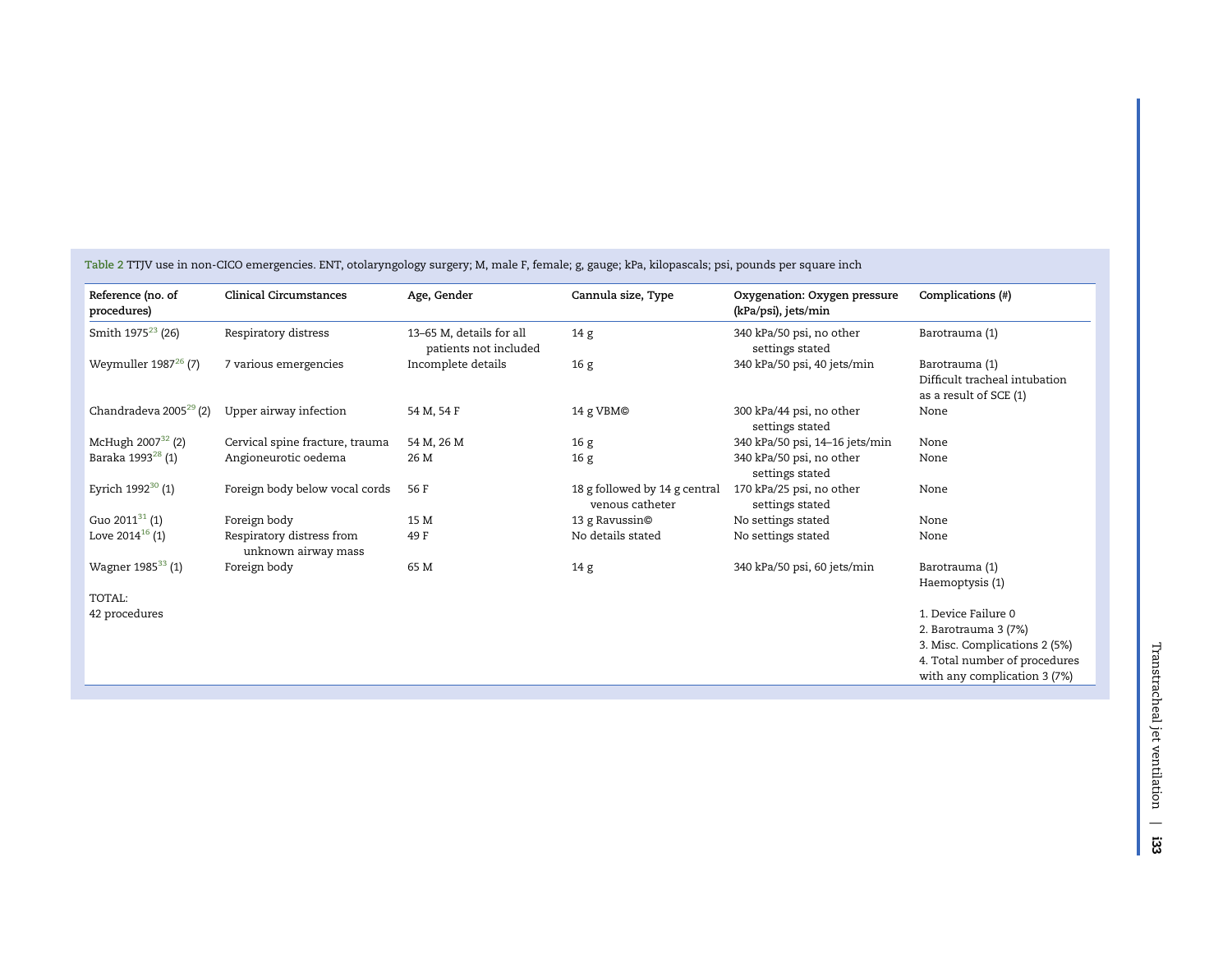| Boyce 200548 (87)<br><b>ENT</b><br>39-80 M & F<br>18 g, 16.5 cm<br>170-200 kPa/25-30 psi,<br>Barotrauma (2)<br>vessel dilator<br>10-15 jets/min<br>Haematoma (1)<br>Layman 1983 <sup>54</sup> (60)<br><b>ENT</b><br>5-50 M & F<br>14 or 16 g<br>No settings stated<br>Barotrauma (6)<br>Smith 1975 <sup>23</sup> (52)<br><b>ENT</b><br>10-71 M & F<br>No settings stated<br>14 <sub>g</sub><br>Barotrauma (6)<br>Gulleth 2005 <sup>52</sup> (43)<br>13 g VBM©<br>No settings stated<br><b>ENT</b><br>37-88 M & F<br>Barotrauma (2)<br>Smith 1974 <sup>27</sup> (12)<br><b>ENT</b><br>14,16,18 g<br>340 kPa/50 psi, no other<br>Barotrauma (3)<br>23-71 M & F<br>settings stated |
|---------------------------------------------------------------------------------------------------------------------------------------------------------------------------------------------------------------------------------------------------------------------------------------------------------------------------------------------------------------------------------------------------------------------------------------------------------------------------------------------------------------------------------------------------------------------------------------------------------------------------------------------------------------------------------|
|                                                                                                                                                                                                                                                                                                                                                                                                                                                                                                                                                                                                                                                                                 |
|                                                                                                                                                                                                                                                                                                                                                                                                                                                                                                                                                                                                                                                                                 |
|                                                                                                                                                                                                                                                                                                                                                                                                                                                                                                                                                                                                                                                                                 |
|                                                                                                                                                                                                                                                                                                                                                                                                                                                                                                                                                                                                                                                                                 |
|                                                                                                                                                                                                                                                                                                                                                                                                                                                                                                                                                                                                                                                                                 |
|                                                                                                                                                                                                                                                                                                                                                                                                                                                                                                                                                                                                                                                                                 |
| Spoerel 1971 <sup>57</sup> (12)<br>Various<br>22-60 M & F<br>16 g Teflon©<br>340 kPa/50 psi, 12-16<br>Haematoma (1)<br>surgeries<br>jets/min                                                                                                                                                                                                                                                                                                                                                                                                                                                                                                                                    |
| Patel 2004 <sup>55</sup> (10)<br>Maxillofacial<br>13 g Ravussin©<br>340 kPa/50 psi, no other<br>29-72 M & F<br>None<br>settings stated                                                                                                                                                                                                                                                                                                                                                                                                                                                                                                                                          |
| Boyce 1989 <sup>47</sup> (8)<br><b>ENT</b><br>No details<br>15-25 jets/ min, no other<br>18 g, 16.5 cm<br>None<br>vessel dilator<br>settings stated                                                                                                                                                                                                                                                                                                                                                                                                                                                                                                                             |
| Weymuller $1987^{26}$ (3)<br><b>ENT</b><br>55-65 M & F<br>16 <sub>g</sub><br>Pressure not stated,<br>None<br>40 jets/min                                                                                                                                                                                                                                                                                                                                                                                                                                                                                                                                                        |
| Ames 1998 <sup>45</sup> (1)<br><b>ENT</b><br>53 M<br>14 g Ravussin©<br>No settings stated<br>Device failure (1)                                                                                                                                                                                                                                                                                                                                                                                                                                                                                                                                                                 |
| Barotrauma (1)                                                                                                                                                                                                                                                                                                                                                                                                                                                                                                                                                                                                                                                                  |
| Baraka 1986 <sup>46</sup> (1)<br><b>ENT</b><br>17 F<br>410 kPa/60 psi, no other<br>None<br>18 <sub>g</sub><br>settings stated                                                                                                                                                                                                                                                                                                                                                                                                                                                                                                                                                   |
| Carden 1976 <sup>49</sup> (1)<br><b>ENT</b><br>27 M<br>14 <sub>g</sub><br>200 kPa/30 psi, TV stated<br>Barotrauma (1)<br>as 800 cc                                                                                                                                                                                                                                                                                                                                                                                                                                                                                                                                              |
| Cook 2005 <sup>50</sup> (1)<br><b>ENT</b><br>83 M<br>13 g Ravussin©<br>No settings stated<br>None                                                                                                                                                                                                                                                                                                                                                                                                                                                                                                                                                                               |
| Cook 2006 $51$ (1)<br><b>ENT</b><br>52 F<br>13 g Ravussin©<br>200 kPa/29 psi, no other<br>Barotrauma (1)                                                                                                                                                                                                                                                                                                                                                                                                                                                                                                                                                                        |
| settings stated<br>Cardiovascular<br>depression (1)                                                                                                                                                                                                                                                                                                                                                                                                                                                                                                                                                                                                                             |
| Layman 1983 <sup>53</sup> (1)<br><b>ENT</b><br>14 F<br>14 <sub>g</sub><br>340 kPa /50 psi, no other<br>None<br>settings stated                                                                                                                                                                                                                                                                                                                                                                                                                                                                                                                                                  |
| McLeod $2005^{25}$ (1)<br><b>ENT</b><br>88 M<br>14 g VBM©<br>150 kPa/22.5 psi, 30<br>None<br>jets/min, pause<br>pressure 25 cmH2O                                                                                                                                                                                                                                                                                                                                                                                                                                                                                                                                               |
| Smith 1973 <sup>56</sup> (1)<br><b>ENT</b><br>66 F<br>16 g Teflon©<br>340 kPa/50 psi, 16 jets/min None                                                                                                                                                                                                                                                                                                                                                                                                                                                                                                                                                                          |
| Smith $1974^{24}$ (1)<br>16 g Teflon©<br><b>ENT</b><br>11 F<br>270 kPa/40 psi, 10 jets/min None                                                                                                                                                                                                                                                                                                                                                                                                                                                                                                                                                                                 |
| TOTAL:                                                                                                                                                                                                                                                                                                                                                                                                                                                                                                                                                                                                                                                                          |
| 296 Procedures<br>1. Device Failure 1 (0.3%)                                                                                                                                                                                                                                                                                                                                                                                                                                                                                                                                                                                                                                    |
| 2. Barotrauma 22 (8%)                                                                                                                                                                                                                                                                                                                                                                                                                                                                                                                                                                                                                                                           |
| 3. Misc. Complications 3 (1%)                                                                                                                                                                                                                                                                                                                                                                                                                                                                                                                                                                                                                                                   |
| 4. Total number of                                                                                                                                                                                                                                                                                                                                                                                                                                                                                                                                                                                                                                                              |
| procedures with any                                                                                                                                                                                                                                                                                                                                                                                                                                                                                                                                                                                                                                                             |
| complication 24 (8%)                                                                                                                                                                                                                                                                                                                                                                                                                                                                                                                                                                                                                                                            |

<span id="page-6-0"></span>Table 3 TTJV use in elective surgery. ENT, otolaryngology surgery; M, male F, female; g, gauge; kPa, kilopascals; psi, pounds per square inch

Table 4 Comparison of complications in emergency TTJV (CICO), emergency TTJV (non-CICO) and TTJV in elective surgery. TTJV, transtracheal jet ventilation; CICO, can′t intubate, can′t oxygenate

|                                          | Emergency TTJV (CICO) | Emergency TTJV (non-CICO) | TTJV in elective surgery | P-value |
|------------------------------------------|-----------------------|---------------------------|--------------------------|---------|
| Total number of procedures               | 90                    | 42                        | 296                      |         |
| Device Failure, n (%)                    | 38 (42)               |                           | 1(0.3)                   | < 0.001 |
| Barotrauma, n (%)                        | 29 (32)               | 3 (7)                     | 22(8)                    | < 0.001 |
| Miscellaneous complications, n (%)       | 8 (9)                 | 2 (5)                     | 3(1)                     | 0.001   |
| Procedures with any complications, n (%) | 46 (51)               | 3 (7)                     | 24(8)                    | < 0.001 |

was performed after failed tracheal intubation (two or more attempts) and the failure to maintain oxygen saturation >90% by facemask ventilation. During the 53-month (1994–1998) retrospective study period, there were 352 tracheal intubation procedures; TTJV was instituted in 8% of these because of CICO emergencies. This is a much higher rate of CICO than is usually reported in either the emergency medicine<sup>75 76</sup> or anaesthesia<sup>[77](#page-9-0)</sup> literature. TTJV was instituted by house staff in five of the 29 patients, and the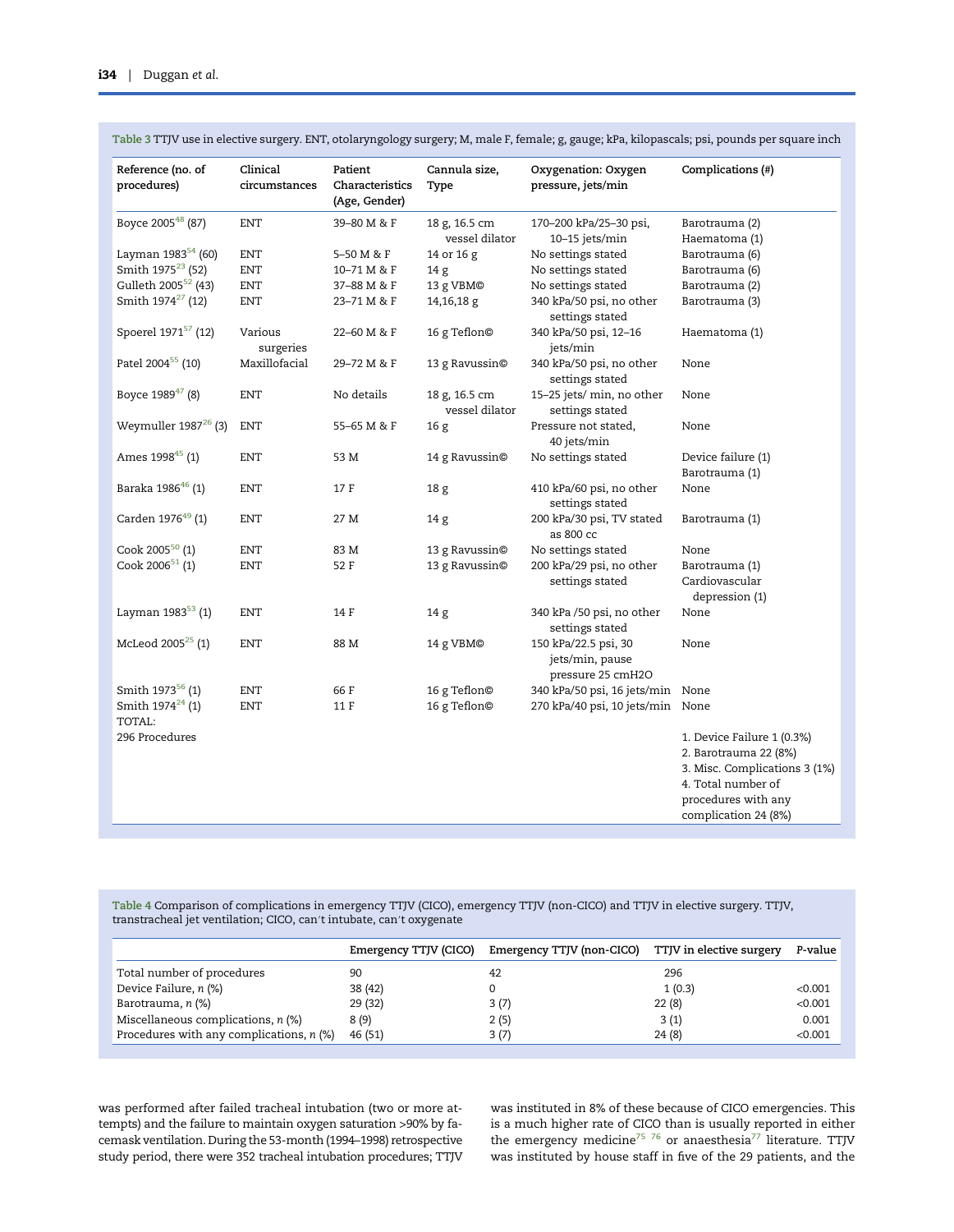<span id="page-7-0"></span>remainder by the attending medical intensive care physician. In the series, device failure (failure to cannulate or catheter kinking) was reported in six of 29 patients (21%) and barotrauma in four (14%).

The rate of failure of TTJV in CICO emergencies was also high in the prospective 4th National Audit Project (NAP4). $^2$  This audit of airway-related morbidity and mortality was conducted throughout all 309 National Health Services hospitals, over a one-year time period (2008–2009). During the audit, 19 TTJV procedures were performed via narrow-bore (usually ≤2 mm in diameter) cannulae for CICO emergencies, of which 12 (63%) failed and six resulted in barotrauma, including three occurrences of subcutaneous emphysema. Wide-bore cannulae (usually ≥4 mm in diameter, used without TTJV) failed in three of seven uses (43%). An open surgical technique performed by surgeons was almost 100% successful. This may represent a superiority of the open surgical technique over percutaneous techniques, or may also reflect the need to improve anaesthetists' training and preparedness in performing surgical airway with their chosen technique, to a level of competence closer to that of our surgical colleagues. NAP4 identified multiple mechanisms of TTJV failure, including equipment, training, insertion technique and ventilation technique. Human factors and crisis re-source management may also play a role.<sup>[78](#page-9-0)</sup> Of note, a number of recent studies have found that anaesthetists fail to accurately identify the cricothyroid membrane by external palpation in a high percentage of patients, $79-81$  $79-81$  $79-81$  consistent with the proportion of failed cannula cricothyroidotomy attempts in NAP4.

The Anaesthesia Closed Claims Project<sup>[82](#page-9-0)</sup> contributed 12 TTJV procedures in CICO emergencies to our review. Nine procedures, occurring between the years 1985–1999, were published by Peter-son.<sup>[11](#page-8-0)</sup> Three additional procedures were identified between 2000 and 2012 by data request to the Anaesthesia Closed Claims Pro-ject administrator.<sup>[13](#page-8-0)</sup> All Anaesthesia Closed Claims Project patients are based on closed legal proceedings and are thus retrospective in nature. In addition, given that the Anaesthesia Closed Claims Project is based on anesthetists involved in malpractice proceedings, the findings may be biased towards negative outcomes of a particular clinical situation and/or procedure.

TTJV has been recommended as a temporizing strategy before open or surgical front-of-neck access.<sup>[8](#page-8-0)</sup> However, one unexpected finding of the present review related to reports of TTJV-asso-ciated subcutaneous emphysema<sup>2 [13 15 26](#page-8-0)</sup> obscuring airway landmarks, causing subsequent difficulty with definitive surgical airway access or tracheal intubation. Thus, in addition to its high risk of failure, TTJV may impede further efforts to secure a definitive airway.

There are several limitations to our systematic review that deserve consideration. CICO is reported to occur in approximately 1:12 500 general anaesthetics, $77$  and 3-8:1,000 tracheal intubation attempts in the emergency department setting.<sup>75</sup> 7<sup>6</sup> Thus, we expected to find more emergency TTJV procedures in the literature. For example, the Difficult Airway Society paediatric CICO guidelines<sup>4</sup> include TTJV as an option in children one to eight yr of age, yet our review identified only two procedures in this age group during a CICO emergency.<sup>[17 27](#page-8-0)</sup> Reporting and publication bias against publishing complications, or poor outcomes,<sup>[58](#page-9-0)</sup> may have contributed to the relative paucity of emergency TTJV procedures identified in our systematic review. Alternately, it may be that TTJV is simply not commonly used in the CICO scenario, despite its inclusion in several guidelines. $7-10$  $7-10$ 

TTJV has been recommended for more than twenty years as a potentially life-saving procedure in a CICO emergency.5–[8](#page-8-0) In the NAP4 study, it was found that 'anaesthetists almost exclusively chose cannula techniques' when faced with a CICO scenario.<sup>2</sup> TTJV remained the second choice after a wide-bore wire-guided cannula technique in a recent CICO survey study of Canadian anaesthetists.<sup>[83](#page-9-0)</sup> In contrast, the 2015 Difficult Airway Society guidelines recommend an open surgical technique over either narrow or wide-bore cannula techniques, based on an increased probability of success. $1$  Our study lends support to this recommendation, given the high rate of complications associated with TTJV in the CICO emergency.

## Authors' contributions

Study design/planning: L.V.D., B.B.S., J.A.L., I.R.M., M.F.M., D.E.G. Study conduct: L.V.D., B.B.S., J.A.L., I.R.M., M.F.M., D.E.G. Data analysis: L.V.D., B.B.S., J.A.L., I.R.M., M.F.M., D.E.G. Writing paper: L.V.D., B.B.S., J.A.L., I.R.M., M.F.M., D.E.G. Revising paper: all authors

## Acknowledgements

We would like to thank: Dr. Paul A. Baker, Dr. Elizabeth C. Behringer, Dr. Tim M. Cook, Dr. Richard M. Cooper, Dr. Andrew M.B. Heard, Dr. Thomas C. Mort, Dr. Ellen O'Sullivan, Dr. Karen L. Posner, Megan Von Isenburg, and Dr. David T. Wong for their assistance in the searching for, or clarification of, details related to both published and unpublished literature.

## Declaration of interest

None declared.

# Funding

B.B.S. is funded by the Royal Columbian Hospital, New Westminster, BC, Canada. D.E.G. is funded by the Vancouver General Hospital & University of British Columbia Hospital Foundation Best of Health Fund.

#### References

- 1. Frerk C, Mitchell V, McNarry A, et al. Difficult Airway Society 2015 Guidelines for management of the unanticipated difficult intubation in adults. Br Aournal Anaesth. 2015; 115: 827–48
- 2. Cook T, Woodall N, Frerk C. 4th National Audit Project (NAP4): Major complications of airway management in the UK. 2011. <https://rcoa.ac.uk/nap4>
- 3. Law JA, Broemling N, Cooper RM, et al. The difficult airway with recommendations for management - Part 1 - Intubation encountered in an unconscious/induced patient. Can J Anesth 2013; 60: 1089–118
- 4. Black A, Flynn P, Popat M, Smith H, Thomas M, Wilkinson K. APA DAS Cannot intubate and cannot ventilate (CICV) in a paralysed anaesthetised child aged 1-8 years. [http://www.das.](http://www.das.uk.com/files/APA3-CICV-FINAL.pdf) [uk](http://www.das.uk.com/files/APA3-CICV-FINAL.pdf).com/fi[les/APA3-CICV-FINAL.pdf](http://www.das.uk.com/files/APA3-CICV-FINAL.pdf)
- 5. Caplan R, Benumof J, Berry F, et al. Practice guidelines for management of the difficult airway. Anesthesiology. 1993; 78: 597–602
- 6. Caplan R, Benumof J, Berry F, et al. Practice guidelines for management of the difficult airway. Anesthesiology. 2003; 98: 1269–77
- 7. Apfelbaum JL, Hagberg CA, Caplan RA, et al. Practice guidelines for management of the difficult airway. Anesthesiology. 2013; 118: 251–70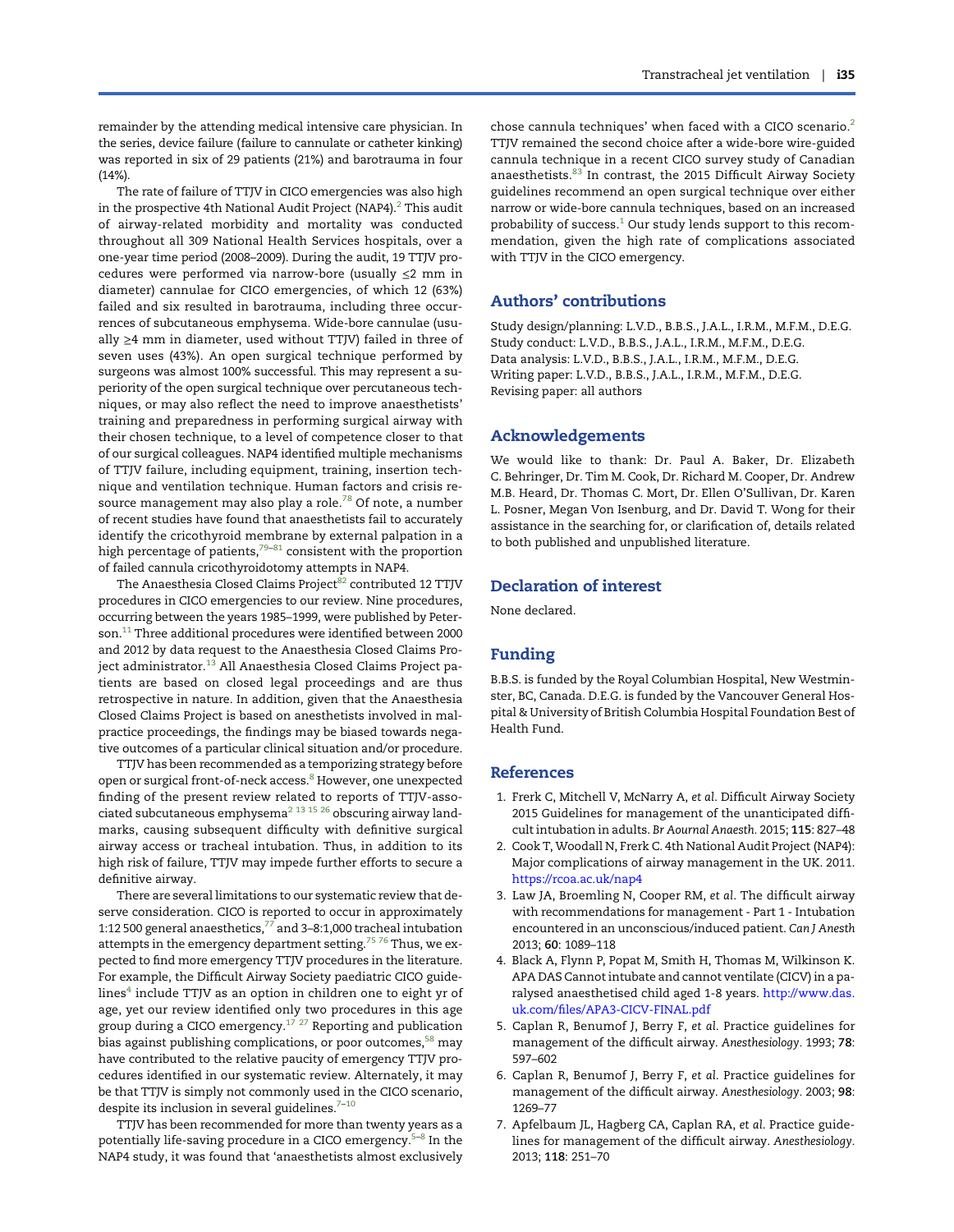- <span id="page-8-0"></span>8. Heard AMB, Green RJ, Eakins P. The formulation and introduction of a 'can't intubate, can't ventilate' algorithm into clinical practice. Anaesthesia 2009; 64: 601–8
- 9. Piepho T, Cavus E, Noppens R, et al. S1 Guidelines on airway management: Guideline of the German Society of Anesthesiology and Intensive Care Medicine. Anaesthesist 2015; 64: 859–73
- 10. Petrini F, Accorsi A, Adrario E, et al. Recommendations for airway control and difficult airway management. Minerva Anestesiol. 2005; 71: 617–57
- 11. Peterson G, Domino KB, Caplan RA, Posner KL, Lee LA, Cheney FW. Management of the difficult airway. Anesthesiology 2005; 103: 33–9
- 12. Moher D, Shamseer L, Clarke M, et al. Preferred reporting items for systematic review and meta-analysis protocols (PRISMA-P) 2015 statement. Syst Rev 2015; 4: 1
- 13. Posner KL. Anesthesia Closed Claims Project, TTJV Data 2000– 2012. March, 2015
- 14. Western Australia Coroner's Act. R R Patient J.pdf. 2001
- 15. Western Australia Coroner's Act. R R Patient R.pdf. 2003
- 16. Love S, Oti C, Kakar V. Transtracheal jet ventilation in failed intubation; not just a rescue intervention. In: Difficult Airway Society Annual Meeting Abstracts. 2014; 61
- 17. Christodoulides G, Coates A, Dulai R. A case of difficult intubation in a pediatric patient with I-Cell disease, mucolipidosis type II. In: Difficult Airway Society Annual Meeting Abstracts. 2014; 45
- 18. Mesbah A, Atayi M. Airway obstruction from an insidious supraglottic mass. In: Difficult Airway Society Annual Meeting Abstracts. 2013; 26
- 19. Prado R, Amaral N, Malito M, Perin D. Airway obstruction and rescue jet ventilation in a distorted difficult airway: case report. In: World Airway Management Meeting. 2015; 280
- 20. Jacobs H. Emergency percutaneous transtracheal catheter and ventilator. J Trauma 1972; 12: 50–5
- 21. Jacobs H, Smyth N, Witorsch P. Transtracheal catheter ventilation: clinical experience in 36 patients. Chest 1974; 65: 36–40
- 22. Smith RB, Babinski M, Klain M, Pfaeffle H. Percutaneous transtracheal ventilation. J Am Coll Emerg Physicians 1976; 5: 765–70
- 23. Smith RB, Schaer WB, Pfaeffle H. Percutaneous transtracheal ventilation for anaesthesia and resuscitation: A review and report of complications. Can J Anesth 1975; 22: 607–12
- 24. Smith RB, Myers E, Sherman H. Transtracheal ventilation in paediatric patients case reports. Br J Anaesth 1974; 46: 313–4
- 25. McLeod ADM, Turner MWH, Torlot KJ. Safety of transtracheal jet ventilation in upper airway obstruction. Br J Anaesth 2005; 94: 560–1
- 26. Weymuller EAJ, Pavlin EG, Paugh D, Cummings CW. Management of difficult airway problems with percutaneous transtracheal ventilation. Ann Otol Rhinol Laryngol 1987; 96: 34–7
- 27. Smith RB. Transtracheal Ventilation During Anesthesia. Anesth Analg 1974; 53: 225–8
- 28. Baraka A, Sibai AN, Azar IA, Zaytoun G. Transtracheal jet ventilation in an adult patient with severe hereditary angioneurotic edema. Middle East J Anaesthesiol 1993; 12: 171–5
- 29. Chandradeva K, Palin C, Ghosh SM, Pinches SC. Percutaneous transtracheal jet ventilation as a guide to tracheal intubation in severe upper airway obstruction from supraglottic oedema. Br J Anaesth 2005; 94: 683–6
- 30. Eyrich JE, Riopelle JM, Naraghi M, Orleans N. Elective Transtracheal Jet Ventilation for Bronchoscopic Removal of Tracheal Foreign Body. South Med J 1992; 85: 1017–9
- 31. Guo C-S, Poon Y-Y, Peng J-P. Bilateral vocal cord immobility caused by a plastic slice: Image and anesthetic management. Int J Pediatr Otorhinolaryngol Extra 2011; 6: 238–9
- 32. McHugh R, Kumar M, Sprung J, Bourke D. Case Reports: Transtracheal jet ventilation in management of the difficult airway. Anaesth Intensive Care Med 2007; 35: 406–8
- 33. Wagner DJ, Coombs DW, Doyle SC. Percutaneous transtracheal ventilation for emergency dental appliance removal. Anesthesiology 1985; 62: 664–6
- 34. Augoustides JG, Groff BE, Mann DG, Johansson JS. Difficult airway management after carotid endarterectomy: utility and limitations of the Laryngeal Mask Airway. J Clin Anesth 2007; 19: 218–21
- 35. Benumof JL, Scheller MS. The importance of transtracheal jet ventilation in the management of the difficult airway. Anesthesiology 1989; 71: 769–78
- 36. Boughezala S, Choufane S, Lemogne M. Ventilation transtracheale de sauvetage. Ann Fr Anesth Reanim 1997; 16: 553
- 37. Bourreli B, Bigot A, Wesoluch M, Souron R. Pneumomediastin et emphyseme sous-cutane au decours d 'une ventilation translaryngee par oxygene pulse Mediastinal and subcutaneous emphysema secondary to emergency translaryngeal jet ventilation. Ann Fr Anesth Reanim 1984; 3: 377–9
- 38. Bowdle TA, Glenn M, Colston H, Eisele D. Bowdle 1987 intraoperative fire during emergency conversion of ttjv catheter to trach.pdf. Anesthesiology 1987; 66: 697–8
- 39. Divatia JV, Bhadra N, Kulkarni AP, Upadhye SM. Failed intubation managed with subcricoid transtracheal jet ventilation followed by percutaneous tracheostomy. Anesthesiology 2002; 96: 1519–20
- 40. Koch E, Benumof JL. Percutaneous transtracheal jet ventilation: An important airway adjunct. Am Assoc Nurse Anesth J 1990; 58: 337–9
- 41. Metz S, Parmet JL, Levitt JD. Failed emergency transtracheal ventilation through a 14-gauge intravenous catheter. J Clin Anesth 1996; 8: 58–62
- 42. Newlands SD, Makielski KH. Cervical osteomyelitis after percutaneous transtracheal ventilation and tracheotomy. Head Neck 1996; 18: 295–8
- 43. Parmet JL, Colonna-Romano P, Horrow JC, Miller F, Gonzales J, Rosenberg H. The laryngeal mask airway reliably provides rescue ventilation in cases of unanticipated difficult tracheal intubation along with difficult mask ventilation. Anesth Analg 1998; 87: 661–5
- 44. Patel RG. Percutaneous Transtracheal Jet Ventilation\* A Safe, Quick, and Temporary Way To Provide Oxygenation and Ventilation When Conventional Methods Are Unsuccessful. Chest J 1999; 116: 1689–94
- 45. Ames W, Venn P. Complication of the transtracheal catheter. Br J Anaesth 1998; 81: 825
- 46. Baraka A. Transtracheal Jet Ventilation during Fiberoptic Intubation under General Anesthesia. Anesth Analg 1986; 65: 1091–2
- 47. Boyce JR, Peters G. Vessel dilator cricothyrotomy for transtracheal jet ventilation. Can J Anesth. 1989; 36: 350–3
- 48. Boyce JR, Peters GE, Carroll WR, Magnuson JS, Mccrory A, Boudreaux AM. Preemptive vessel dilator cricothyrotomy aids in the management of upper airway obstruction. Can J Anesth 2005; 52: 765–9
- 49. Carden E, Calcaterra T, Lechtman A. Pneumatocele of the Larynx: A Complication of Percutaneous TranstracheaI VentiIation. Anesth Analg 1976; 55: 600–1
- 50. Cook T, Asif M, Sim R, Waldron J. Case Report Use of a ProSeal TM laryngeal mask airway and a Ravussin cricothyroidotomy needle in the management of laryngeal and subglottic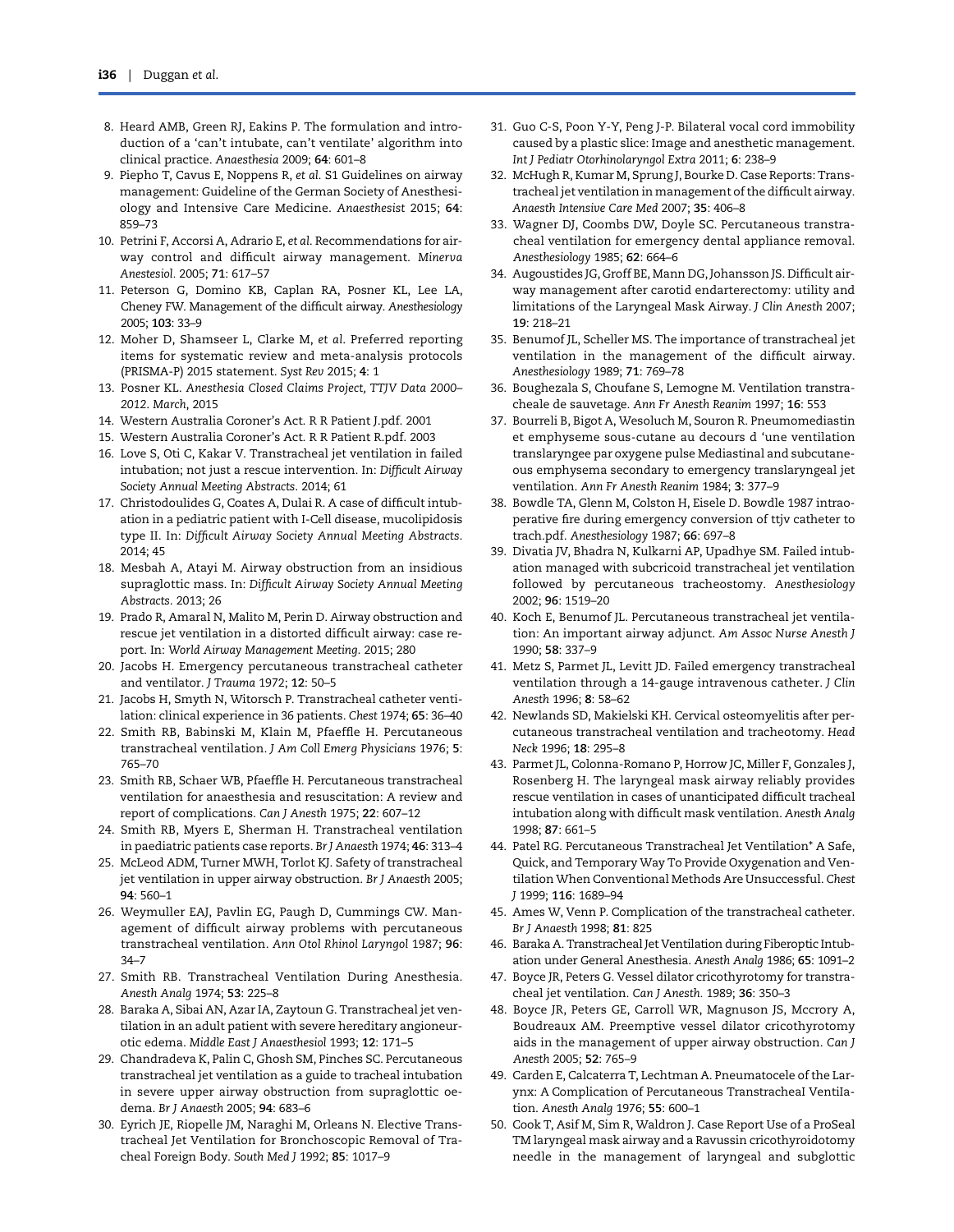<span id="page-9-0"></span>stenosis causing upper airway obstruction. Br J Anaesth 2005; 95: 554–7

- 51. Cook TM, Bigwood B, Cranshaw J. Case Report: A complication of transtracheal jet ventilation and use of the Aintree intubation catheter during airway resuscitation. Anaesthesia 2006; 61: 692–7
- 52. Gulleth Y, Spiro J. Percutaneous Transtracheal Jet Ventilation in Head and Neck Surgery. Arch Otolaryngol Head Neck Surg 2005; 131: 886–90
- 53. Layman PR. Bypassing a problem airway. Anaesthesia 1983; 38: 478–80
- 54. Layman P. Transtracheal ventilation in oral surgery. Ann R Coll Surg Engl 1983; 65: 318–20
- 55. Patel C, Diba A. Measuring tracheal airway pressures during transtracheal jet ventilation: an observational study. Anaesthesia 2004; 59: 248–51
- 56. Smith RB, MacMillan BB, Petruscak J, Pfaeffle HH. Transtracheal Ventilation for Laryngoscopy: A case report. Ann Otolaryngol 1973; 82: 347–50
- 57. Spoerel WE, Narayanan PS, Singh NP. Transtracheal ventilation. Br J Anaesth 1971; 43: 932–9
- 58. Møller AM. How to map the evidence: the development of the systematic review in anaesthesia. Br J Anaesth 2012; 109: 32–4
- 59. Reich D, Schwartz N. An Easily Assembled Device for Transtracheal Oxygenation. Anesthesiology 1987; 66: 437–8
- 60. Delaney W, Kaiser R. Percutaenous Transtracheal Jet Ventilation Made Easy. Anesthesiology 1991; 74: 952
- 61. Gallagher TQ, Setlur J, Maturo S, Hartnick CJ. Percutaneous transtracheal needle insufflation: A useful emergency airway adjunct simply constructed from common items found on your anesthesia cart. Laryngoscope 2012; 122: 1178–80
- 62. Gilder J. A Simple System for Transtracheal Ventil. Anesthesiology 1983; 58: 106
- 63. Ho A. A simple anesthesia machine-driven transtracheal jet ventilation system. Anesth Analg 1994; 78: 405
- 64. Bishop DG, Farina Z, Wise RD. Difficult airways: A reliable 'Plan b'. South African J Anaesth Analg 2011; 17: 186–9
- 65. Aye L. Percutaneous Transtracheal Ventilation. Anesth Analg 1983; 62: 330653
- 66. Chong C-F, Wang T-L, Chang H. Percutaneous transtracheal ventilation without a jet ventilator. Am J Emerg Med 2003;  $21.507 - 8$
- 67. Debenham T. Emergency transtracheal ventilation in the anesthesia or the casualty department. Anaesthesia 1985; 40: 599–600
- 68. Kindopp A, Nair V. A new setup for emergency transtracheal jet ventilation. Can J Anesth 2001; 48: 716–7
- 69. Meyer P. Emergency Transtracheal Jet Ventilation System. Anesthesiology 1990; 73: 787–8
- 70. Patel R. Systems for Transtracheal Ventilation. Anesthesiology 1983; 59: 165
- 71. Cameron PD, McMichan JC. Percutaneous Transtracheal Ventilation Simplified. Anesth Analg 1984; 63: 168
- 72. Sprague D. Transtracheal Jet Oxygenator from Capnographic Monitoring Components. Anesthesiology 1990; 73: 788
- 73. Shah S, Woo C, Liu Y, Lacey O. Can't intubate, can't ventilate in remote areas:A simple way of providing effective ventilation through needle cricothyroidotomy. In: Difficult Airway Society Annual Meeting Abstracts 2013
- 74. Frerk C, Frampton C. Cricothryoidotomy; time for change. Anaesthesia 2006; 61: 921–3
- 75. Walls RM, Brown CA, Bair AE, Pallin DJ. Emergency airway management: A multi-center report of 8937 Emergency Department intubations. J Emerg Med 2011; 41: 347–54
- 76. Stephens CT, Kahntroff S, Dutton RP. The success of emergency endotracheal intubation in trauma patients: a 10-year experience at a major adult trauma referral center. Anesth Analg 2009; 109: 866–72
- 77. Kheterpal S, Martin L, Shanks AM, Tremper KK. Prediction and outcomes of impossible mask ventilation: a review of 50,000 anesthetics. Anesthesiology 2009; 110: 891–7
- 78. Brindely PG, Beed M, Duggan LV, Hung O, Murphy MF. Updating our approach to the difficult and failed airway: time to 'stop and think'. Can J Anaesth 2016; 63: 373–81
- 79. Aslani A, Ng SC, Hurley M, McCarthy KF, McNicholas M, McCaul CL. Accuracy of identification of the cricothyroid membrane in female subjects using palpation: An observational study. Anesth Analg. 2012; 114: 987–92
- 80. Elliott DSJ, Baker PA, Scott MR, Birch CW, Thompson JMD. Accuracy of surface landmark identification for cannula cricothyroidotomy. Anaesthesia 2010; 65: 889–94
- 81. Lamb A, Zhang J, Hung O, et al. Accuracy of identifying the cricothyroid membrane by anesthesia trainees and staff in a Canadian institution. Can J Anaesth 2015; 62: 495–503
- 82. Closed Claims Project and Its Registries. [http://depts.](http://depts.washington.edu/asaccp/welcome-anesthesia-closed-claims-project-its-registries) [washington.edu/asaccp/welcome-anesthesia-closed-claims](http://depts.washington.edu/asaccp/welcome-anesthesia-closed-claims-project-its-registries)[project-its-registries](http://depts.washington.edu/asaccp/welcome-anesthesia-closed-claims-project-its-registries)
- 83. Wong DT, Mehta A, Tam AD, Yau B, Wong J. A survey of Canadian anesthesiologists' preferences in difficult intubation and 'cannot intubate, cannot ventilate' situations. Can J Anaesth 2014; 61: 717–26

## Appendix 1: Search strategies

Ovid MEDLINE(R) In-Process & Other Non-Indexed Citations and Ovid MEDLINE(R) 1946 to Present

- 1. exp Airway Management/
- 2. airway management.ti,ab
- 3. oxygenat\*.ti,ab
- 4. ventilat\*.ti,ab
- 5. Or/1–4
- 6. transtracheal.ti,ab
- 7. trans-tracheal.ti,ab
- 8. cricothyrotomy.ti,ab
- 9. cricothyroidotomy.ti,ab
- 10. Or/6–9
- 11. And/5,10
- 12. Limit 11 to (english or French)

#### Embase 1974 to 2016 March 29

- 1. exp respiration control/
- 2. airway management.ti,ab
- 3. oxygenat\*.ti,ab
- 4. ventilat\*.ti,ab
- 5. Or/1–4
- 6. transtracheal.ti,ab
- 7. trans-tracheal.ti,ab
- 8. cricothyrotomy.ti,ab
- 9. cricothyroidotomy.ti,ab
- 10. Or/6–9
- 11. And/5,10
- 12. Limit 11 to (english language or french)

Cochrane Database of Systematic Reviews 2005 to March 23 2016 ACP Journal Club 1991 to March 2016

Database of Abstracts of Reviews of Effects 1st Quarter 2016 Cochrane Central Register of Controlled Trials February 2016 Cochrane Methodology Register 3rd Quarter 2012